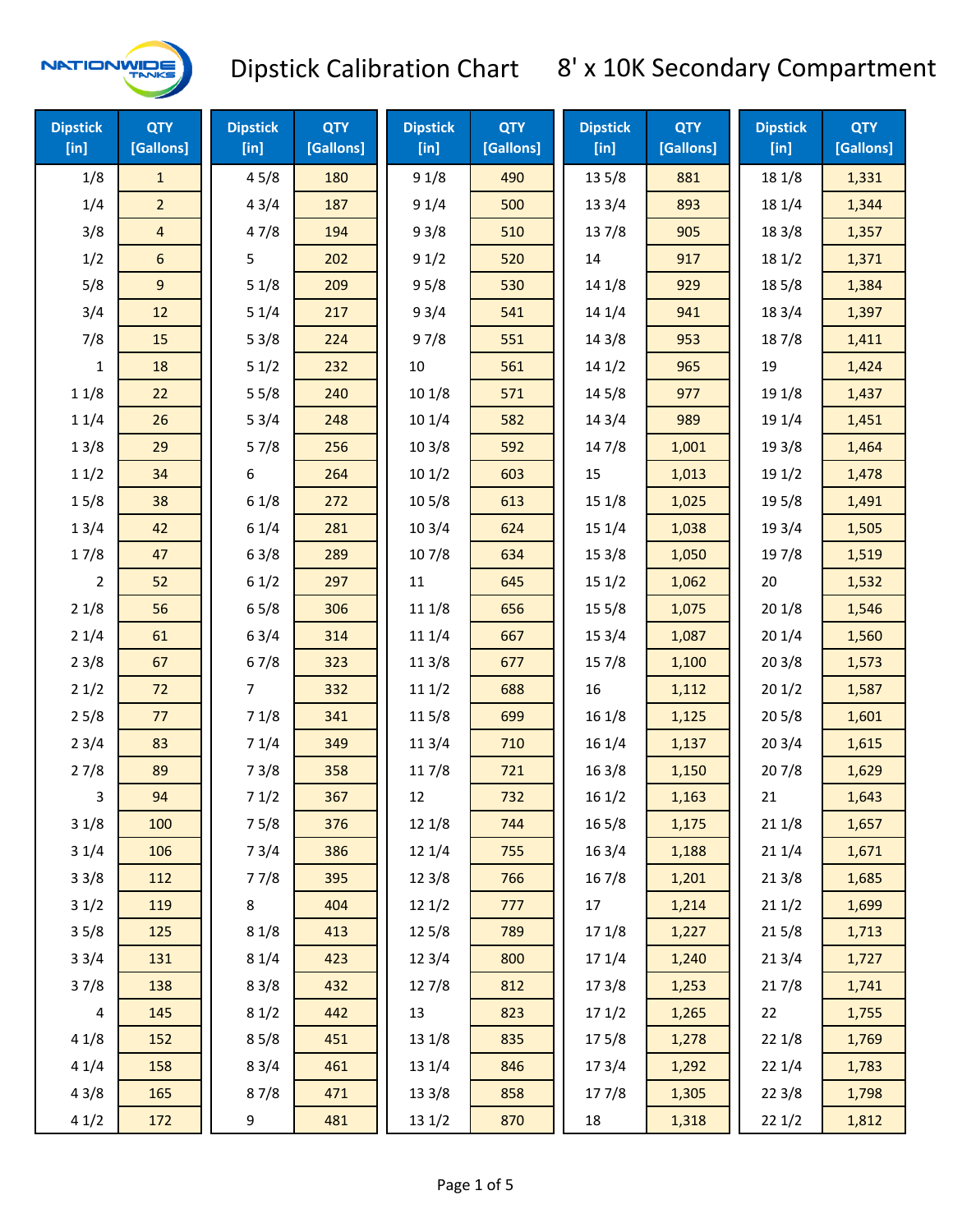

| <b>Dipstick</b><br>$[$ in] | <b>QTY</b><br>[Gallons] | <b>Dipstick</b><br>$[$ in] | <b>QTY</b><br>[Gallons] | <b>Dipstick</b><br>[in] | <b>QTY</b><br>[Gallons] | <b>Dipstick</b><br>$[$ in] | <b>QTY</b><br>[Gallons] | <b>Dipstick</b><br>$[$ in] | <b>QTY</b><br>[Gallons] |
|----------------------------|-------------------------|----------------------------|-------------------------|-------------------------|-------------------------|----------------------------|-------------------------|----------------------------|-------------------------|
| 225/8                      | 1,826                   | 271/8                      | 2,357                   | 315/8                   | 2,915                   | 36 1/8                     | 3,494                   | 40 5/8                     | 4,087                   |
| 223/4                      | 1,840                   | 271/4                      | 2,372                   | 313/4                   | 2,931                   | 36 1/4                     | 3,510                   | 403/4                      | 4,104                   |
| 227/8                      | 1,855                   | 273/8                      | 2,387                   | 317/8                   | 2,946                   | 363/8                      | 3,526                   | 407/8                      | 4,120                   |
| 23                         | 1,869                   | 271/2                      | 2,402                   | 32                      | 2,962                   | 361/2                      | 3,543                   | 41                         | 4,137                   |
| 231/8                      | 1,883                   | 275/8                      | 2,417                   | 321/8                   | 2,978                   | 365/8                      | 3,559                   | 41 1/8                     | 4,154                   |
| 231/4                      | 1,898                   | 273/4                      | 2,433                   | 32 1/4                  | 2,994                   | 363/4                      | 3,575                   | 41 1/4                     | 4,170                   |
| 233/8                      | 1,912                   | 277/8                      | 2,448                   | 323/8                   | 3,010                   | 367/8                      | 3,592                   | 413/8                      | 4,187                   |
| 231/2                      | 1,927                   | 28                         | 2,463                   | 321/2                   | 3,026                   | 37                         | 3,608                   | 411/2                      | 4,204                   |
| 235/8                      | 1,941                   | 28 1/8                     | 2,479                   | 325/8                   | 3,042                   | 371/8                      | 3,624                   | 41 5/8                     | 4,220                   |
| 233/4                      | 1,956                   | 28 1/4                     | 2,494                   | 323/4                   | 3,058                   | 371/4                      | 3,641                   | 41 3/4                     | 4,237                   |
| 237/8                      | 1,970                   | 28 3/8                     | 2,509                   | 327/8                   | 3,074                   | 373/8                      | 3,657                   | 417/8                      | 4,254                   |
| 24                         | 1,985                   | 281/2                      | 2,525                   | 33                      | 3,090                   | 371/2                      | 3,674                   | 42                         | 4,270                   |
| 24 1/8                     | 1,999                   | 285/8                      | 2,540                   | 33 1/8                  | 3,106                   | 375/8                      | 3,690                   | 42 1/8                     | 4,287                   |
| 241/4                      | 2,014                   | 283/4                      | 2,555                   | 33 1/4                  | 3,122                   | 373/4                      | 3,707                   | 42 1/4                     | 4,304                   |
| 243/8                      | 2,029                   | 287/8                      | 2,571                   | 33 3/8                  | 3,138                   | 377/8                      | 3,723                   | 42 3/8                     | 4,320                   |
| 241/2                      | 2,043                   | 29                         | 2,586                   | 331/2                   | 3,154                   | 38                         | 3,739                   | 421/2                      | 4,337                   |
| 245/8                      | 2,058                   | 29 1/8                     | 2,602                   | 33 5/8                  | 3,170                   | 38 1/8                     | 3,756                   | 42 5/8                     | 4,354                   |
| 243/4                      | 2,073                   | 29 1/4                     | 2,617                   | 33 3/4                  | 3,186                   | 38 1/4                     | 3,772                   | 42 3/4                     | 4,371                   |
| 24 7/8                     | 2,087                   | 29 3/8                     | 2,633                   | 337/8                   | 3,202                   | 38 3/8                     | 3,789                   | 42 7/8                     | 4,387                   |
| 25                         | 2,102                   | 29 1/2                     | 2,648                   | 34                      | 3,218                   | 381/2                      | 3,805                   | 43                         | 4,404                   |
| 251/8                      | 2,117                   | 295/8                      | 2,664                   | 34 1/8                  | 3,234                   | 38 5/8                     | 3,822                   | 43 1/8                     | 4,421                   |
| 251/4                      | 2,132                   | 29 3/4                     | 2,679                   | 34 1/4                  | 3,250                   | 38 3/4                     | 3,838                   | 43 1/4                     | 4,438                   |
| 253/8                      | 2,147                   | 297/8                      | 2,695                   | 34 3/8                  | 3,267                   | 387/8                      | 3,855                   | 43 3/8                     | 4,454                   |
| 251/2                      | 2,161                   | 30                         | 2,711                   | 34 1/2                  | 3,283                   | 39                         | 3,871                   | 43 1/2                     | 4,471                   |
| 255/8                      | 2,176                   | 30 1/8                     | 2,726                   | 345/8                   | 3,299                   | 39 1/8                     | 3,888                   | 43 5/8                     | 4,488                   |
| 253/4                      | 2,191                   | 30 1/4                     | 2,742                   | 34 3/4                  | 3,315                   | 39 1/4                     | 3,905                   | 43 3/4                     | 4,505                   |
| 257/8                      | 2,206                   | 303/8                      | 2,757                   | 347/8                   | 3,331                   | 39 3/8                     | 3,921                   | 437/8                      | 4,521                   |
| 26                         | 2,221                   | 301/2                      | 2,773                   | 35                      | 3,347                   | 39 1/2                     | 3,938                   | 44                         | 4,538                   |
| 261/8                      | 2,236                   | 305/8                      | 2,789                   | 35 1/8                  | 3,364                   | 39 5/8                     | 3,954                   | 44 1/8                     | 4,555                   |
| 261/4                      | 2,251                   | 303/4                      | 2,804                   | 35 1/4                  | 3,380                   | 39 3/4                     | 3,971                   | 44 1/4                     | 4,572                   |
| 263/8                      | 2,266                   | 307/8                      | 2,820                   | 35 3/8                  | 3,396                   | 397/8                      | 3,987                   | 44 3/8                     | 4,589                   |
| 261/2                      | 2,281                   | 31                         | 2,836                   | 351/2                   | 3,412                   | 40                         | 4,004                   | 44 1/2                     | 4,605                   |
| 265/8                      | 2,296                   | 31 1/8                     | 2,852                   | 355/8                   | 3,429                   | 40 1/8                     | 4,021                   | 44 5/8                     | 4,622                   |
| 263/4                      | 2,311                   | 31 1/4                     | 2,867                   | 35 3/4                  | 3,445                   | 40 1/4                     | 4,037                   | 44 3/4                     | 4,639                   |
| 267/8                      | 2,326                   | 313/8                      | 2,883                   | 357/8                   | 3,461                   | 40 3/8                     | 4,054                   | 447/8                      | 4,656                   |
| 27                         | 2,342                   | 311/2                      | 2,899                   | 36                      | 3,477                   | 40 1/2                     | 4,070                   | 45                         | 4,672                   |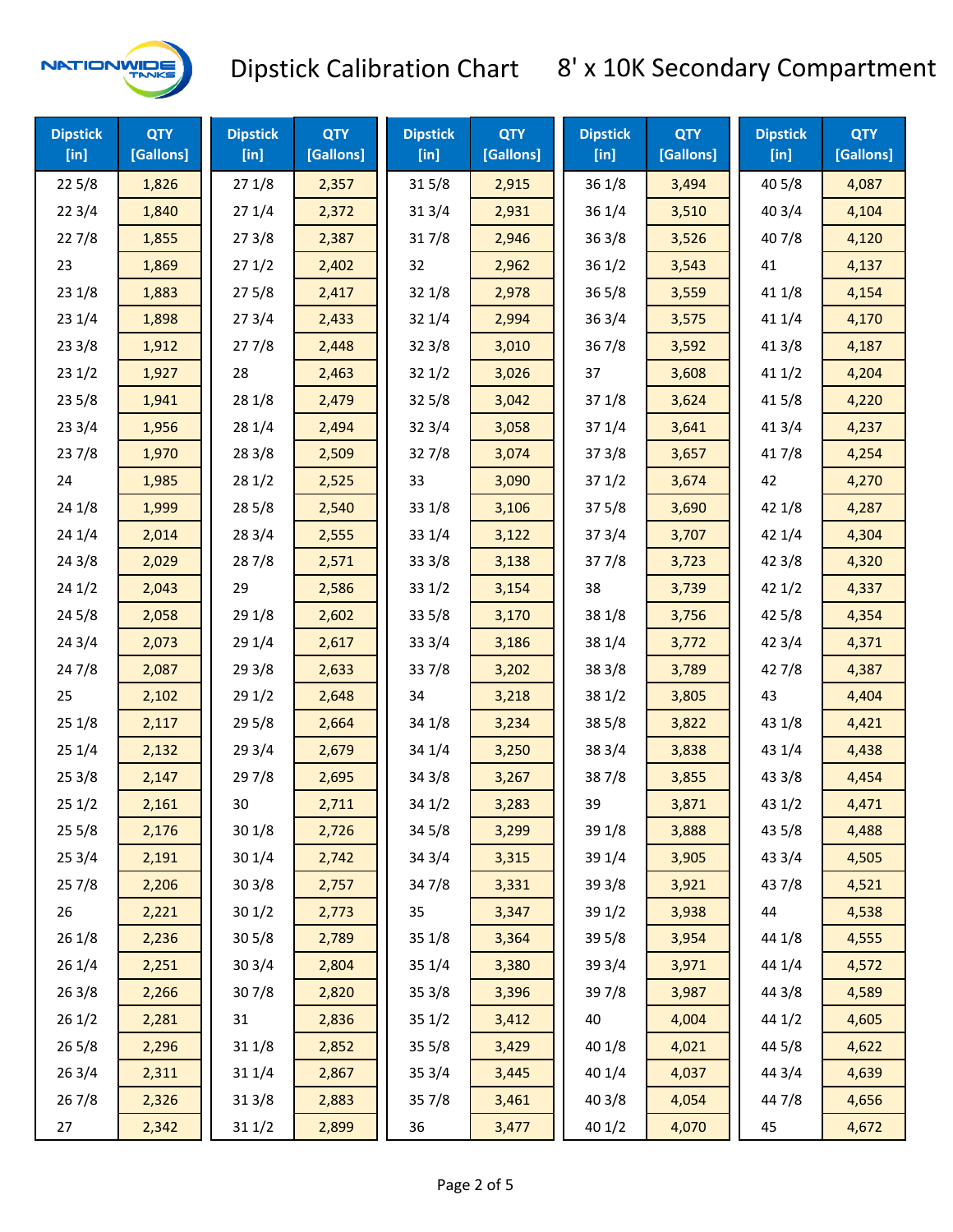

| <b>Dipstick</b><br>$[$ in] | <b>QTY</b><br>[Gallons] | <b>Dipstick</b><br>$[$ in] | <b>QTY</b><br>[Gallons] | <b>Dipstick</b><br>$[$ in] | <b>QTY</b><br>[Gallons] | <b>Dipstick</b><br>$[$ in] | <b>QTY</b><br>[Gallons] | <b>Dipstick</b><br>$[$ in] | <b>QTY</b><br>[Gallons] |
|----------------------------|-------------------------|----------------------------|-------------------------|----------------------------|-------------------------|----------------------------|-------------------------|----------------------------|-------------------------|
| 45 1/8                     | 4,689                   | 49 5/8                     | 5,295                   | 54 1/8                     | 5,899                   | 58 5/8                     | 6,495                   | 63 1/8                     | 7,079                   |
| 45 1/4                     | 4,706                   | 49 3/4                     | 5,312                   | 54 1/4                     | 5,915                   | 58 3/4                     | 6,511                   | 63 1/4                     | 7,094                   |
| 45 3/8                     | 4,723                   | 49 7/8                     | 5,329                   | 54 3/8                     | 5,932                   | 587/8                      | 6,528                   | 63 3/8                     | 7,110                   |
| 451/2                      | 4,740                   | 50                         | 5,345                   | 54 1/2                     | 5,949                   | 59                         | 6,544                   | 63 1/2                     | 7,126                   |
| 45 5/8                     | 4,756                   | 50 1/8                     | 5,362                   | 54 5/8                     | 5,965                   | 59 1/8                     | 6,561                   | 63 5/8                     | 7,142                   |
| 45 3/4                     | 4,773                   | 501/4                      | 5,379                   | 54 3/4                     | 5,982                   | 59 1/4                     | 6,577                   | 63 3/4                     | 7,158                   |
| 45 7/8                     | 4,790                   | 503/8                      | 5,396                   | 54 7/8                     | 5,999                   | 59 3/8                     | 6,593                   | 63 7/8                     | 7,174                   |
| 46                         | 4,807                   | 501/2                      | 5,413                   | 55                         | 6,015                   | 59 1/2                     | 6,610                   | 64                         | 7,190                   |
| 46 1/8                     | 4,824                   | 505/8                      | 5,429                   | 55 1/8                     | 6,032                   | 59 5/8                     | 6,626                   | 64 1/8                     | 7,206                   |
| 46 1/4                     | 4,841                   | 503/4                      | 5,446                   | 55 1/4                     | 6,049                   | 59 3/4                     | 6,642                   | 64 1/4                     | 7,222                   |
| 46 3/8                     | 4,857                   | 507/8                      | 5,463                   | 55 3/8                     | 6,065                   | 597/8                      | 6,659                   | 64 3/8                     | 7,237                   |
| 46 1/2                     | 4,874                   | 51                         | 5,480                   | 551/2                      | 6,082                   | 60                         | 6,675                   | 64 1/2                     | 7,253                   |
| 46 5/8                     | 4,891                   | 51 1/8                     | 5,497                   | 55 5/8                     | 6,099                   | 60 1/8                     | 6,691                   | 64 5/8                     | 7,269                   |
| 46 3/4                     | 4,908                   | 51 1/4                     | 5,513                   | 55 3/4                     | 6,115                   | 60 1/4                     | 6,708                   | 64 3/4                     | 7,285                   |
| 46 7/8                     | 4,925                   | 513/8                      | 5,530                   | 55 7/8                     | 6,132                   | 603/8                      | 6,724                   | 647/8                      | 7,301                   |
| 47                         | 4,942                   | 511/2                      | 5,547                   | 56                         | 6,148                   | 601/2                      | 6,740                   | 65                         | 7,316                   |
| 47 1/8                     | 4,958                   | 515/8                      | 5,564                   | 56 1/8                     | 6,165                   | 605/8                      | 6,756                   | 65 1/8                     | 7,332                   |
| 47 1/4                     | 4,975                   | 513/4                      | 5,581                   | 56 1/4                     | 6,182                   | 60 3/4                     | 6,773                   | 65 1/4                     | 7,348                   |
| 47 3/8                     | 4,992                   | 517/8                      | 5,597                   | 56 3/8                     | 6,198                   | 607/8                      | 6,789                   | 65 3/8                     | 7,364                   |
| 471/2                      | 5,009                   | 52                         | 5,614                   | 56 1/2                     | 6,215                   | 61                         | 6,805                   | 65 1/2                     | 7,379                   |
| 475/8                      | 5,026                   | 52 1/8                     | 5,631                   | 56 5/8                     | 6,231                   | 61 1/8                     | 6,821                   | 65 5/8                     | 7,395                   |
| 473/4                      | 5,042                   | 52 1/4                     | 5,648                   | 56 3/4                     | 6,248                   | 61 1/4                     | 6,837                   | 65 3/4                     | 7,411                   |
| 477/8                      | 5,059                   | 523/8                      | 5,664                   | 567/8                      | 6,264                   | 61 3/8                     | 6,854                   | 65 7/8                     | 7,426                   |
| 48                         | 5,076                   | 52 1/2                     | 5,681                   | 57                         | 6,281                   | 61 1/2                     | 6,870                   | 66                         | 7,442                   |
| 48 1/8                     | 5,093                   | 525/8                      | 5,698                   | 571/8                      | 6,297                   | 615/8                      | 6,886                   | 66 1/8                     | 7,457                   |
| 48 1/4                     | 5,110                   | 52 3/4                     | 5,715                   | 57 1/4                     | 6,314                   | 61 3/4                     | 6,902                   | 66 1/4                     | 7,473                   |
| 48 3/8                     | 5,127                   | 527/8                      | 5,731                   | 57 3/8                     | 6,330                   | 617/8                      | 6,918                   | 66 3/8                     | 7,489                   |
| 48 1/2                     | 5,143                   | 53                         | 5,748                   | 571/2                      | 6,347                   | 62                         | 6,934                   | 66 1/2                     | 7,504                   |
| 48 5/8                     | 5,160                   | 53 1/8                     | 5,765                   | 57 5/8                     | 6,363                   | 62 1/8                     | 6,950                   | 66 5/8                     | 7,520                   |
| 48 3/4                     | 5,177                   | 53 1/4                     | 5,782                   | 57 3/4                     | 6,380                   | 62 1/4                     | 6,966                   | 66 3/4                     | 7,535                   |
| 487/8                      | 5,194                   | 53 3/8                     | 5,798                   | 577/8                      | 6,396                   | 62 3/8                     | 6,982                   | 667/8                      | 7,551                   |
| 49                         | 5,211                   | 53 1/2                     | 5,815                   | 58                         | 6,413                   | 62 1/2                     | 6,998                   | 67                         | 7,566                   |
| 49 1/8                     | 5,228                   | 53 5/8                     | 5,832                   | 58 1/8                     | 6,429                   | 62 5/8                     | 7,014                   | 671/8                      | 7,581                   |
| 49 1/4                     | 5,244                   | 53 3/4                     | 5,849                   | 58 1/4                     | 6,446                   | 62 3/4                     | 7,031                   | 67 1/4                     | 7,597                   |
| 49 3/8                     | 5,261                   | 537/8                      | 5,865                   | 58 3/8                     | 6,462                   | 627/8                      | 7,047                   | 67 3/8                     | 7,612                   |
| 49 1/2                     | 5,278                   | 54                         | 5,882                   | 58 1/2                     | 6,479                   | 63                         | 7,063                   | 67 1/2                     | 7,628                   |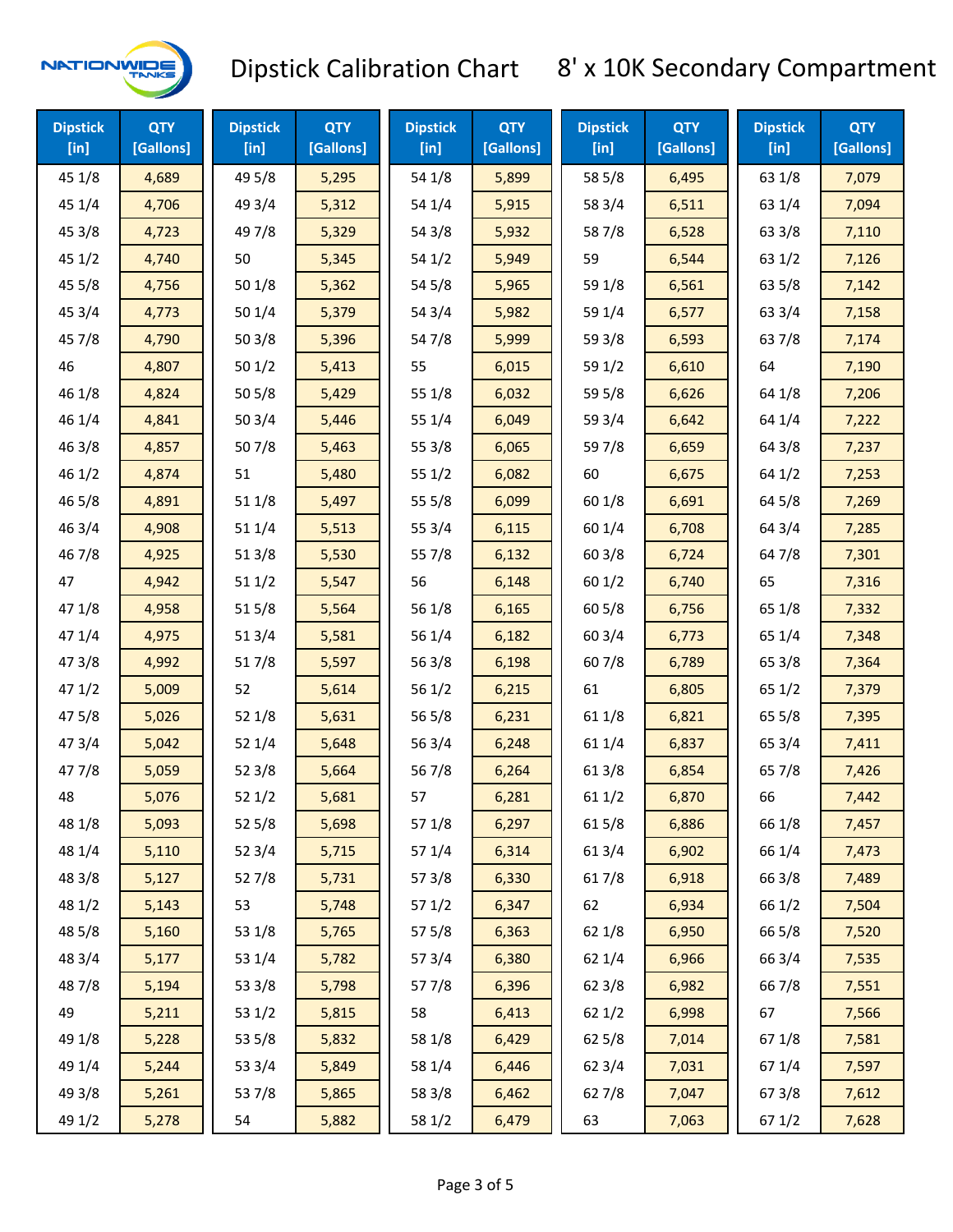

| <b>Dipstick</b><br>$[$ in] | <b>QTY</b><br>[Gallons] | <b>Dipstick</b><br>$[$ in] | <b>QTY</b><br>[Gallons] | <b>Dipstick</b><br>$[$ in] | <b>QTY</b><br>[Gallons] | <b>Dipstick</b><br>$[$ in] | <b>QTY</b><br>[Gallons] | <b>Dipstick</b><br>$[$ in] | <b>QTY</b><br>[Gallons] |
|----------------------------|-------------------------|----------------------------|-------------------------|----------------------------|-------------------------|----------------------------|-------------------------|----------------------------|-------------------------|
| 67 5/8                     | 7,643                   | 72 1/8                     | 8,182                   | 765/8                      | 8,688                   | 81 1/8                     | 9,151                   | 855/8                      | 9,560                   |
| 673/4                      | 7,658                   | 72 1/4                     | 8,197                   | 763/4                      | 8,701                   | 81 1/4                     | 9,164                   | 85 3/4                     | 9,571                   |
| 677/8                      | 7,674                   | 72 3/8                     | 8,211                   | 767/8                      | 8,715                   | 81 3/8                     | 9,176                   | 857/8                      | 9,581                   |
| 68                         | 7,689                   | 72 1/2                     | 8,226                   | 77                         | 8,728                   | 811/2                      | 9,188                   | 86                         | 9,591                   |
| 68 1/8                     | 7,704                   | 725/8                      | 8,240                   | 77 1/8                     | 8,742                   | 815/8                      | 9,200                   | 86 1/8                     | 9,602                   |
| 68 1/4                     | 7,720                   | 72 3/4                     | 8,255                   | 77 1/4                     | 8,755                   | 813/4                      | 9,212                   | 86 1/4                     | 9,612                   |
| 68 3/8                     | 7,735                   | 727/8                      | 8,269                   | 77 3/8                     | 8,768                   | 817/8                      | 9,224                   | 86 3/8                     | 9,622                   |
| 68 1/2                     | 7,750                   | 73                         | 8,283                   | 771/2                      | 8,782                   | 82                         | 9,236                   | 86 1/2                     | 9,632                   |
| 68 5/8                     | 7,765                   | 73 1/8                     | 8,298                   | 775/8                      | 8,795                   | 82 1/8                     | 9,247                   | 86 5/8                     | 9,642                   |
| 68 3/4                     | 7,780                   | 73 1/4                     | 8,312                   | 773/4                      | 8,808                   | 82 1/4                     | 9,259                   | 86 3/4                     | 9,652                   |
| 687/8                      | 7,796                   | 73 3/8                     | 8,326                   | 777/8                      | 8,821                   | 82 3/8                     | 9,271                   | 867/8                      | 9,662                   |
| 69                         | 7,811                   | 73 1/2                     | 8,341                   | 78                         | 8,835                   | 821/2                      | 9,283                   | 87                         | 9,672                   |
| 69 1/8                     | 7,826                   | 73 5/8                     | 8,355                   | 78 1/8                     | 8,848                   | 82 5/8                     | 9,294                   | 871/8                      | 9,682                   |
| 69 1/4                     | 7,841                   | 73 3/4                     | 8,369                   | 78 1/4                     | 8,861                   | 82 3/4                     | 9,306                   | 871/4                      | 9,691                   |
| 69 3/8                     | 7,856                   | 737/8                      | 8,383                   | 78 3/8                     | 8,874                   | 827/8                      | 9,318                   | 87 3/8                     | 9,701                   |
| 69 1/2                     | 7,871                   | 74                         | 8,397                   | 78 1/2                     | 8,887                   | 83                         | 9,329                   | 871/2                      | 9,710                   |
| 69 5/8                     | 7,886                   | 74 1/8                     | 8,412                   | 78 5/8                     | 8,900                   | 83 1/8                     | 9,341                   | 875/8                      | 9,720                   |
| 69 3/4                     | 7,901                   | 74 1/4                     | 8,426                   | 78 3/4                     | 8,913                   | 83 1/4                     | 9,352                   | 87 3/4                     | 9,729                   |
| 697/8                      | 7,916                   | 74 3/8                     | 8,440                   | 787/8                      | 8,926                   | 83 3/8                     | 9,364                   | 877/8                      | 9,739                   |
| 70                         | 7,931                   | 74 1/2                     | 8,454                   | 79                         | 8,939                   | 83 1/2                     | 9,375                   | 88                         | 9,748                   |
| 70 1/8                     | 7,946                   | 74 5/8                     | 8,468                   | 79 1/8                     | 8,951                   | 83 5/8                     | 9,386                   | 88 1/8                     | 9,758                   |
| 70 1/4                     | 7,961                   | 74 3/4                     | 8,482                   | 79 1/4                     | 8,964                   | 83 3/4                     | 9,397                   | 88 1/4                     | 9,767                   |
| 70 3/8                     | 7,976                   | 747/8                      | 8,496                   | 79 3/8                     | 8,977                   | 837/8                      | 9,409                   | 88 3/8                     | 9,776                   |
| 70 1/2                     | 7,991                   | 75                         | 8,510                   | 79 1/2                     | 8,990                   | 84                         | 9,420                   | 88 1/2                     | 9,785                   |
| 70 5/8                     | 8,006                   | 75 1/8                     | 8,524                   | 79 5/8                     | 9,002                   | 84 1/8                     | 9,431                   | 88 5/8                     | 9,794                   |
| 70 3/4                     | 8,021                   | 75 1/4                     | 8,537                   | 79 3/4                     | 9,015                   | 84 1/4                     | 9,442                   | 88 3/4                     | 9,803                   |
| 70 7/8                     | 8,035                   | 75 3/8                     | 8,551                   | 79 7/8                     | 9,028                   | 84 3/8                     | 9,453                   | 887/8                      | 9,812                   |
| 71                         | 8,050                   | 75 1/2                     | 8,565                   | 80                         | 9,040                   | 84 1/2                     | 9,464                   | 89                         | 9,820                   |
| 71 1/8                     | 8,065                   | 75 5/8                     | 8,579                   | 80 1/8                     | 9,053                   | 84 5/8                     | 9,475                   | 89 1/8                     | 9,829                   |
| 71 1/4                     | 8,080                   | 75 3/4                     | 8,593                   | 80 1/4                     | 9,065                   | 84 3/4                     | 9,486                   | 89 1/4                     | 9,838                   |
| 713/8                      | 8,094                   | 75 7/8                     | 8,606                   | 80 3/8                     | 9,078                   | 847/8                      | 9,497                   | 89 3/8                     | 9,846                   |
| 71 1/2                     | 8,109                   | 76                         | 8,620                   | 80 1/2                     | 9,090                   | 85                         | 9,507                   | 89 1/2                     | 9,855                   |
| 715/8                      | 8,124                   | 76 1/8                     | 8,634                   | 80 5/8                     | 9,102                   | 85 1/8                     | 9,518                   | 89 5/8                     | 9,863                   |
| 713/4                      | 8,138                   | 76 1/4                     | 8,647                   | 80 3/4                     | 9,115                   | 85 1/4                     | 9,529                   | 89 3/4                     | 9,872                   |
| 717/8                      | 8,153                   | 763/8                      | 8,661                   | 807/8                      | 9,127                   | 85 3/8                     | 9,539                   | 897/8                      | 9,880                   |
| 72                         | 8,168                   | 76 1/2                     | 8,674                   | 81                         | 9,139                   | 85 1/2                     | 9,550                   | 90                         | 9,888                   |